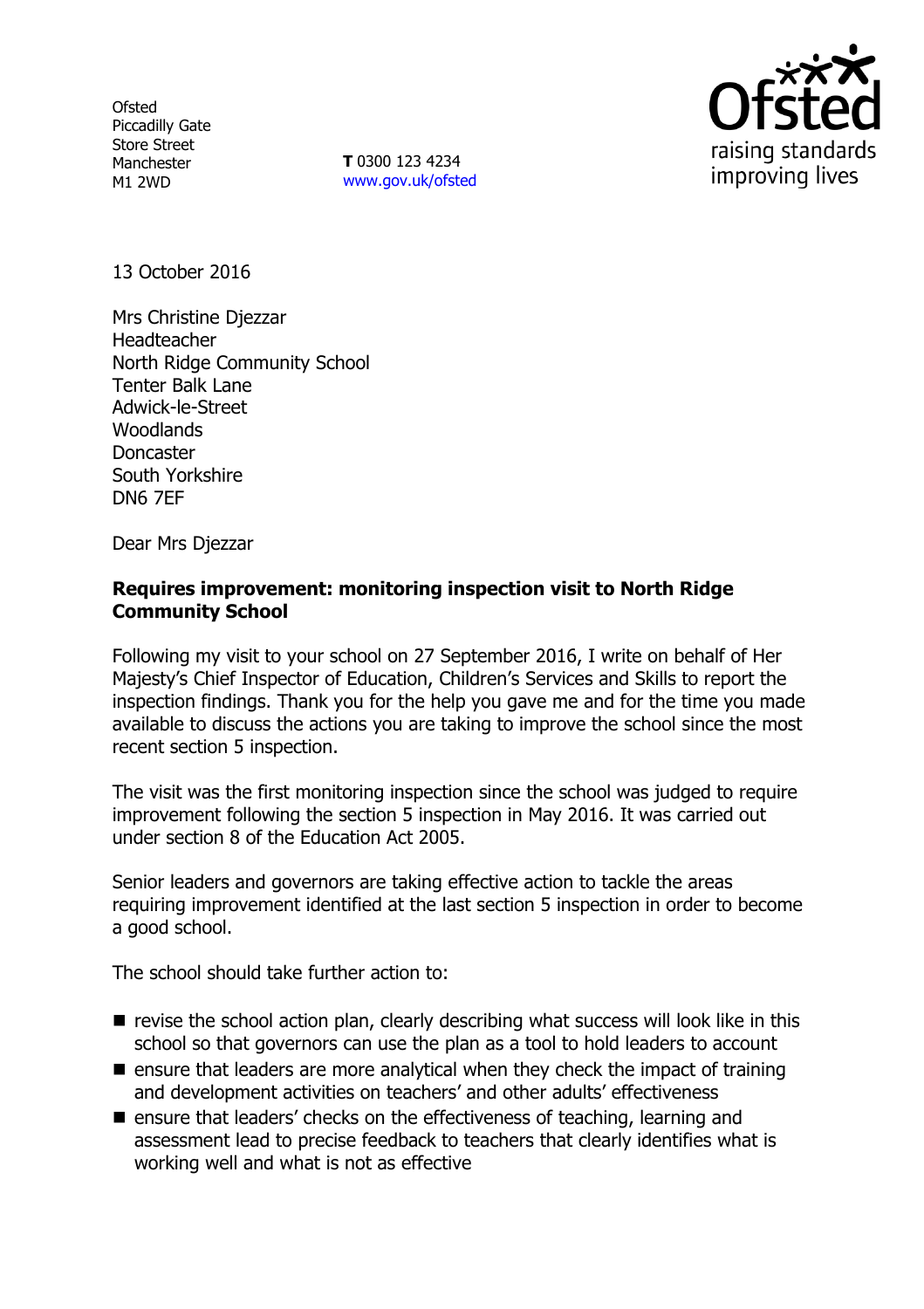

- clarify leaders' expectations of how staff should use the new planning and assessment systems
- $\blacksquare$  ensure that leaders extend their knowledge and understanding about what a good school of this designation looks like and the rate of progress that pupils can make.

# **Evidence**

During the inspection, meetings were held with you, other senior leaders, the chair and vice-chair of the governing body and a representative of the local authority, to discuss the actions taken since the last inspection. The school action plan was evaluated. I visited lessons with you, the deputy headteacher and two middle leaders. I held brief conversations with pupils during breaktime. I also met with the leaders responsible for safeguarding and checked the records relating to staff recruitment.

## **Context**

Since the inspection you and the governing body have reviewed the staff structure. This resulted in extending the leadership team so that more leaders are now involved in reviewing teachers' and other adults' performance. Apart from the internal promotions and internal movement of staff between departments there have been no changes in staff.

#### **Main findings**

You did not expect the judgement made in the inspection in May 2016. However, you reflected deeply on Her Majesty's Inspector's comments and feedback, took stock and have started to take the action required to address the necessary areas for improvement.

Over the latter part of the summer term you planned many new developments that have been put in place at the start of this term. These include a complete overhaul of the early years provision, including new assessment and record-keeping processes. The primary curriculum has been revamped. Key stage 3 pupils now follow a range of subjects aligned to the key stage 4 curriculum. As a result, pupils learn across a range of subjects better matched to their needs.

You have introduced new requirements for teachers to plan lessons, including at least three different levels of activities matched to pupils' different starting points. Over the last three weeks middle leaders have been checking that teachers follow the new requirements. In some areas, feedback following these checks is improving planning as teachers now receive effective guidance about how to meet your expectations. However, there is too much variability in the effectiveness of teachers' planning.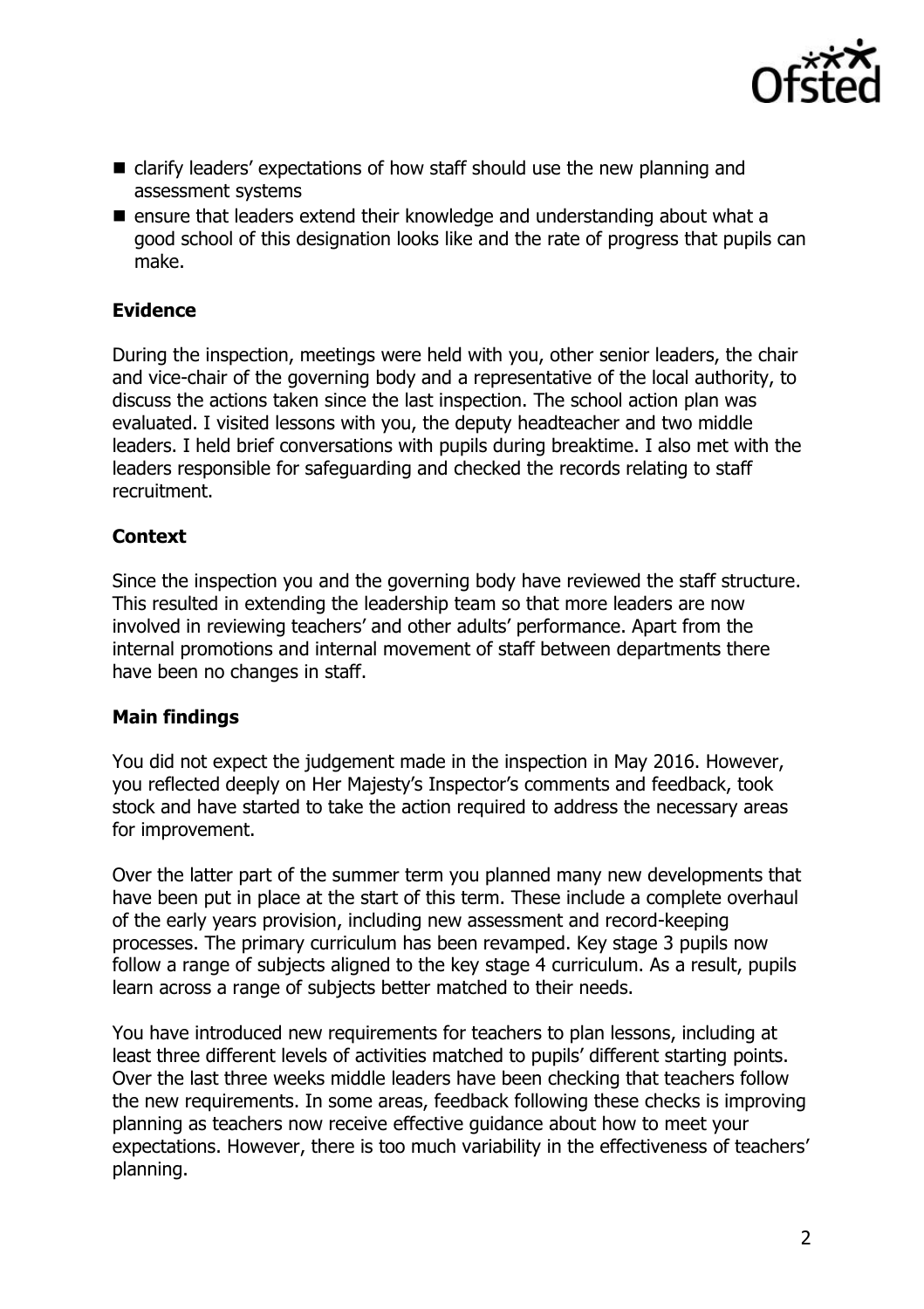

You also now require teachers to link their plans to each pupil's aspirational target, agreed during the annual review of their statements of special educational needs or education, health and care (EHC) plans. In visits to lessons these targets were clear on plans but did not link directly to subject targets, or indeed to teachers' approaches in lessons.

You have also instigated training in the teaching of phonics. During joint visits to classrooms and when listening to pupils read, it was clear that the impact of the training is variable. More needs to be done to ensure that pupils get the benefit of well-planned phonics teaching to improve progress in reading and spelling.

You know you need to ensure that you and other leaders check that teachers plan learning based on pupils' starting points. Developments in the accurate use of pupils' assessments are at the early stages. It was clear in some classes that this is developing more quickly than in other classes.

During joint visits to lessons leaders demonstrated that they have a grasp of what is effective practice and what is less effective. However, there are inconsistencies in how leaders analyse and articulate their findings after they have observed teaching and learning. These inconsistencies limit the benefit of the feedback that teachers are given on how to improve their work.

It is too early to assess the overall impact of many of the new initiatives, as you are waiting for the first set of assessment results due at the end of this half term.

The governing body has been galvanised by the findings of the previous inspection. Initially governors were surprised, as the feedback painted a different picture to the one given in other external reviews of the school. They recognise that they need to challenge leaders about the information they present and test out first-hand some of the evidence provided. This more robust approach has led to the rejection of the first draft report of the school's use of pupil premium funding because governors were not satisfied that it was sufficiently robust. A second review has been commissioned from the national leader of education from Castle Hill Special School, Huddersfield.

Members of the governing body have also revised their policy for the performance management of staff. They and leaders have received training, to ensure that everyone is clear about their role in the process.

The school's action plan does not identify clearly enough measurable milestones for reviewing the school's journey to become a good school. You have defined success based on the inspection framework but do not describe what success will look like in your school. As a result, members of the governing body do not have a strong tool with which to hold you and other leaders to account for the pace of progress.